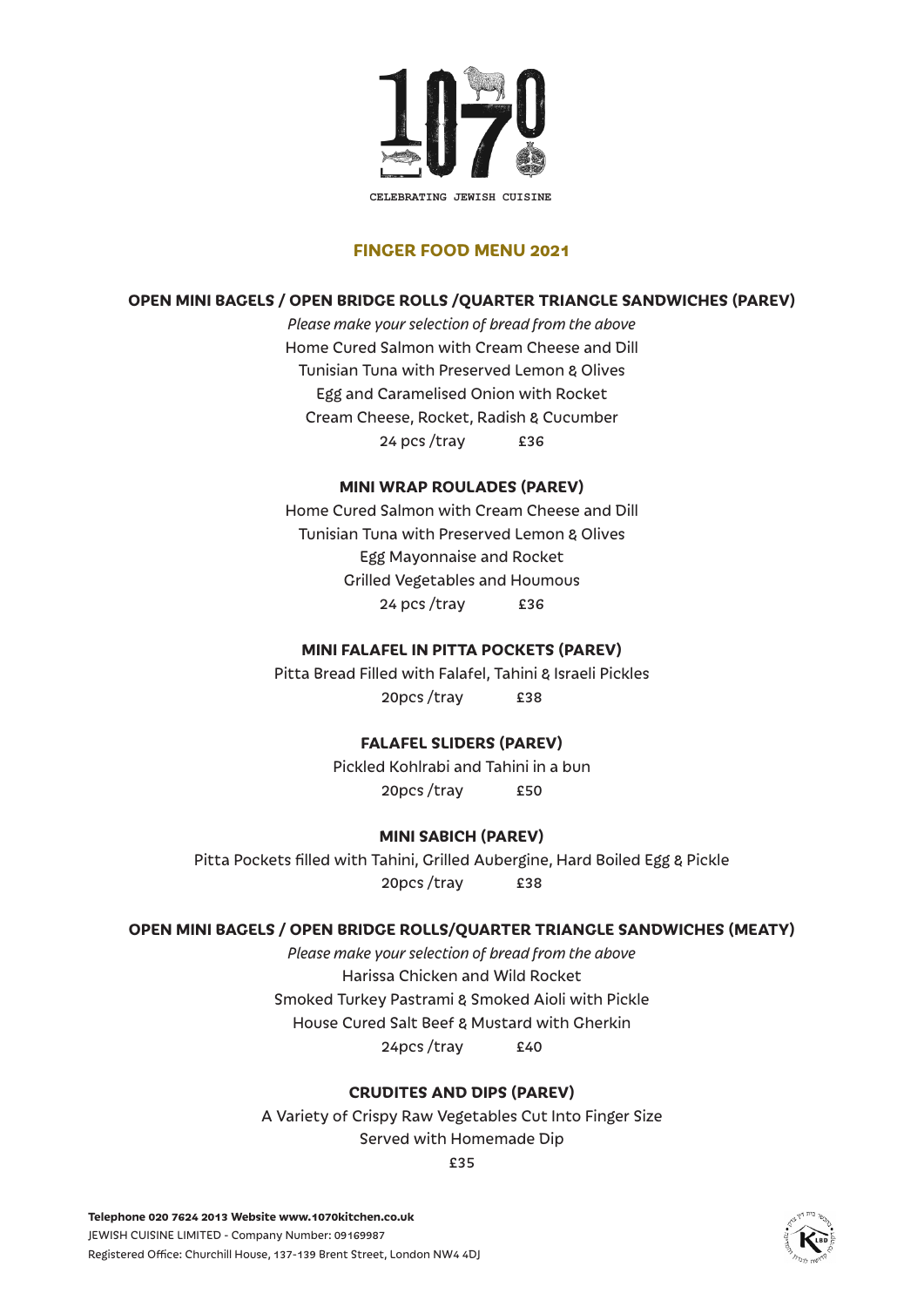

#### **FINGER FOOD PLATTER MENU**

## **BOUREKAS (PAREV)**

Puff Pastry Filled with an Assortmentof Potato, Mushroom and Spinach 18pcs /tray £30

### **STUFFED VINE LEAVES (PAREV, GLUTEN FREE)**

Vine Leaves stuffed with Burnt Aubergine Dip 40pcs /tray £45

### **GRILLED VEGETABLE SKEWERS (PAREV)**

Seasoned & Skewered Vegetables 20pcs /tray £30

### **HOMEMADE FISH GOUJONS (PAREV)**

Served with Lemon Wedges and Homemade Dip 40pcs /tray £55

## **MINI FISHCAKES (PAREV)**

Served with Tartare Sauce 20pcs /tray £45

#### **MOROCCAN SALMON SKEWERS (PAREV)**

20pcs /tray £45

## **TRADITIONAL FISHBALLS (PAREV)**

Served with Chrayne (Beetroot & Horseradish Relish) 50pcs /tray £60

#### **HOMEMADE CHICKEN GOUJONS**

Served with Lemon Wedges and Homemade Dip 40pcs /tray £60

## **HARISSA AND PRESERVED LEMON CHICKEN SKEWERS**

20pcs /tray £60

#### **NACHOS (PAREV, GLUTEN FREE)**

Corn Tortila Chips with Homemade Guacamole & Tomato Salsa

£20